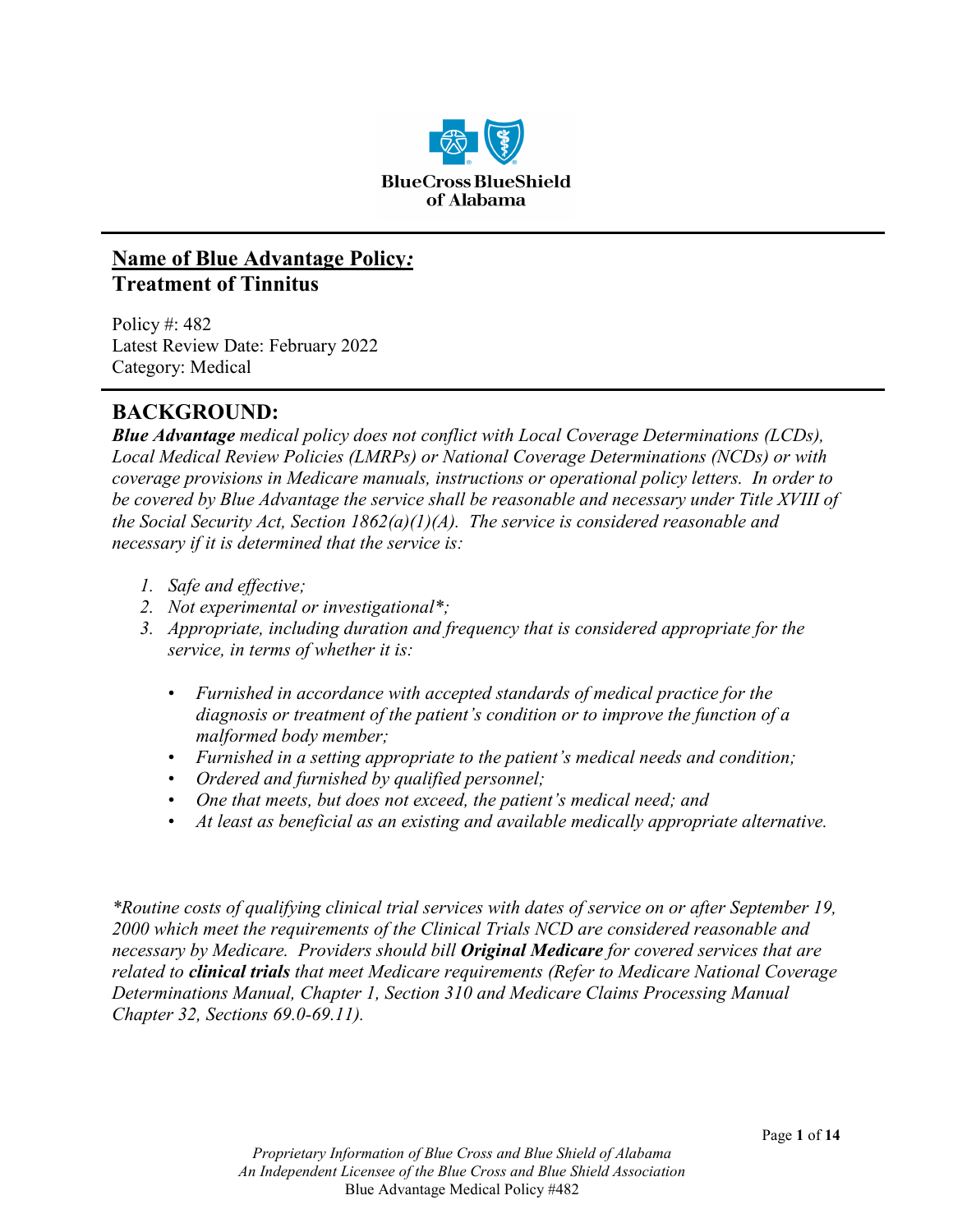## **POLICY:**

**Blue Advantage will treat tinnitus as a non-covered benefit and as investigational** for all indications, including but not limited to the following indications:

- tinnitus coping therapy
- tinnitus maskers
- tinnitus-retraining therapy (combined psychological and sound therapy)
- customized sound therapy
- transcranial magnetic stimulation
- transcranial direct current stimulation
- electrical transcutaneous stimulation of the ear
- transmeatal laser irradiation
- electromagnetic energy
- botulinum toxin Type A injections
- biofeedback (contract exclusion)

**NOTE:** This policy does not address surgical (e.g., cochlear or brainstem implants) or pharmacologic treatment of tinnitus (e.g., the use of amitriptyline or other tricyclic antidepressants).

*Blue Advantage does not approve or deny procedures, services, testing, or equipment for our members. Our decisions concern coverage only. The decision of whether or not to have a certain test, treatment or procedure is one made between the physician and his/her patient. Blue Advantage administers benefits based on the members' contract and medical policies. Physicians should always exercise their best medical judgment in providing the care they feel is most appropriate for their patients. Needed care should not be delayed or refused because of a coverage determination.*

# **DESCRIPTION OF PROCEDURE OR SERVICE:**

Various nonpharmacologic treatments are being evaluated to improve the symptoms of tinnitus. These approaches include psychological coping therapies, sound therapies, combined psychological and sound therapies, repetitive transcranial magnetic stimulation, electrical and electromagnetic stimulation, and transmeatal laser irradiation.

### **Tinnitus**

Tinnitus describes the perception of any sound in the ear in the absence of an external stimulus and presents a malfunction in the processing of auditory signals. A hearing impairment, often noise-induced or related to aging, is commonly associated with tinnitus. Clinically, tinnitus is subdivided into subjective and objective types. The latter describes the minority of cases, in which an external stimulus is potentially heard by an observer (e.g., by placing a stethoscope over the patient's external ear). Common causes of objective tinnitus include middle ear and skull-based tumors, vascular abnormalities, and metabolic derangements. The more common type is subjective tinnitus, which is frequently self-limited. In a small subset of patients with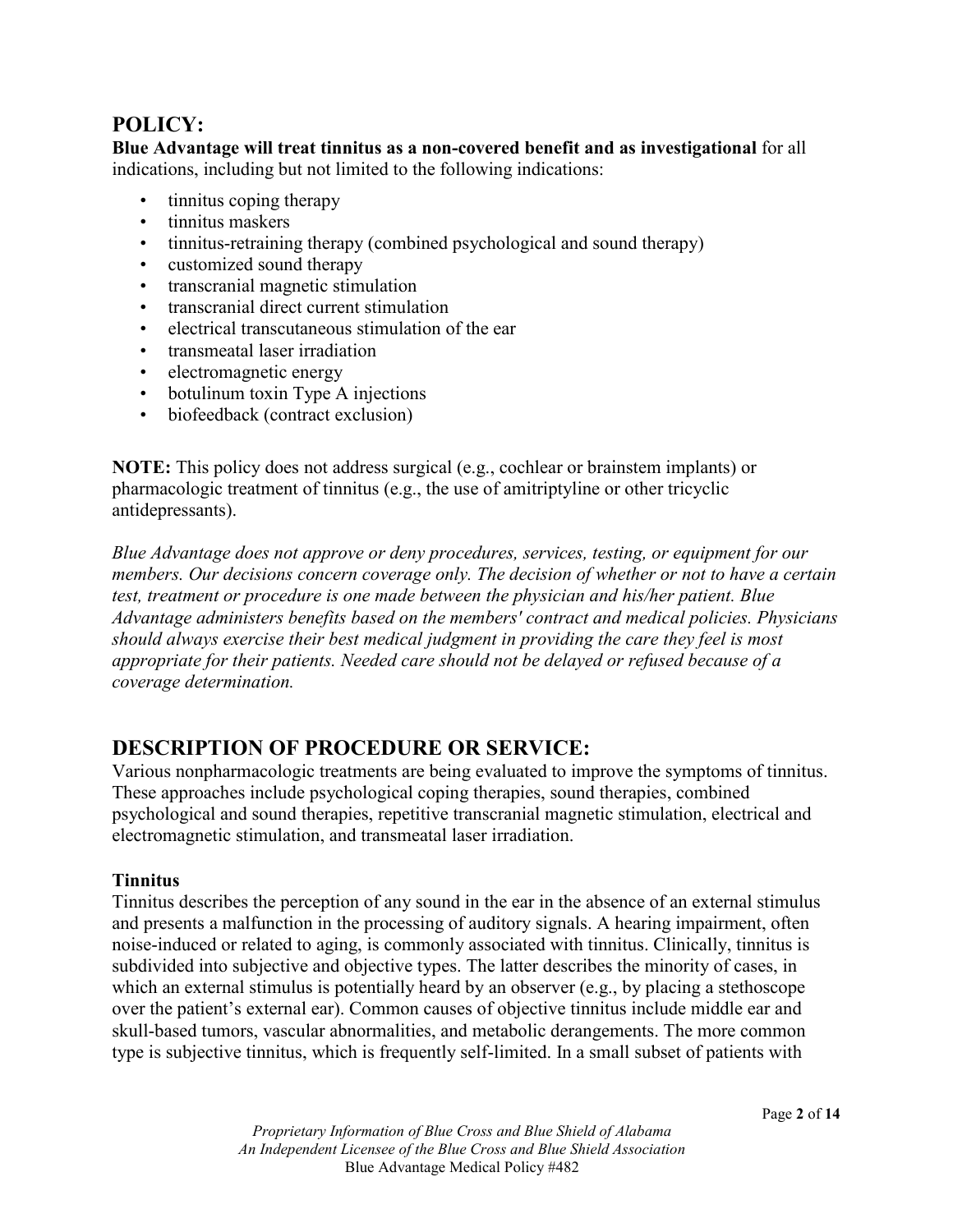subjective tinnitus, its intensity and persistence leads to disruption of daily life. While many patients habituate to tinnitus, others may seek medical care if the tinnitus becomes too disruptive.

Many treatments are supportive in nature because, currently, there is no cure. One treatment, called tinnitus masking therapy, has focused on use of devices worn in the ear that produce a broad band of continuous external noise that drowns out or masks the tinnitus. Psychological therapies may also be provided to improve coping skills, typically requiring 4 to 6 one-hour visits over an 18-month period. Tinnitus retraining therapy, also referred to as tinnitus habituation therapy, is based on the theories of Jastreboff, who proposed that tinnitus itself is related to the normal background electrical activity in auditory nerve cells, but the key factor in some patients' unpleasant response to the noise is due to a spreading of the signal and an abnormal conditioned reflex in the extra-auditory limbic and autonomic nervous systems. The goal of tinnitus retraining therapy is to habituate (retrain) the subcortical and cortical response to the auditory neural activity. In contrast to tinnitus masking, the auditory stimulus is not intended to drown out or mask the tinnitus but is set at a level such that the tinnitus can still be detected. This strategy is thought to enhance extinction of the subconscious conditioned reflexes connecting the auditory system with the limbic and autonomic nervous systems by increasing neuronal activity within the auditory system. Treatment may also include the use of hearing aids to increase external auditory stimulation. The Heidelberg model uses an intensive program of active and receptive music therapy, relaxation with habituation to the tinnitus sound, and stress mapping with a therapist.

Sound therapy is a treatment approach based on evidence of auditory cortex reorganization (cortical remapping) with tinnitus, hearing loss, and sound/frequency training. One type of sound therapy uses an ear-worn device (Neuromonics Tinnitus Treatment; Neuromonics, Australia) prerecorded with selected relaxation audio and other sounds spectrally adapted to the individual patient's hearing thresholds. This is achieved by boosting the amplitude of those frequencies at which an audiogram has shown the patient to have a reduced hearing threshold. Also being evaluated is auditory tone discrimination training at or around the tinnitus frequency. Another type of sound therapy that is being investigated uses music with the frequency of the tinnitus removed (notched music) to promote reorganization of sound processing in the auditory cortex. One theory behind notched music is that tinnitus is triggered by injury to inner ear hair cell population, resulting in both a loss of excitatory stimulation of the represented auditory cortex and loss of inhibition on the adjoining frequency areas. It is proposed that this loss of inhibition leads to hyperactivity and overrepresentation at the edge of the damaged frequency areas and that removing the frequencies overrepresented at the audiometric edge will result in reorganization of the brain.

Electrical stimulation to the external ear has also been investigated and is based on the observation that the electrical stimulation of the cochlea associated with a cochlear implant may be associated with a reduction in tinnitus. Transmeatal low-power laser irradiation, electrical stimulation, and transcranial magnetic stimulation have also been evaluated.

## **KEY POINTS:**

The most recent literature review was updated through December 19, 2021.

*Proprietary Information of Blue Cross and Blue Shield of Alabama An Independent Licensee of the Blue Cross and Blue Shield Association* Blue Advantage Medical Policy #482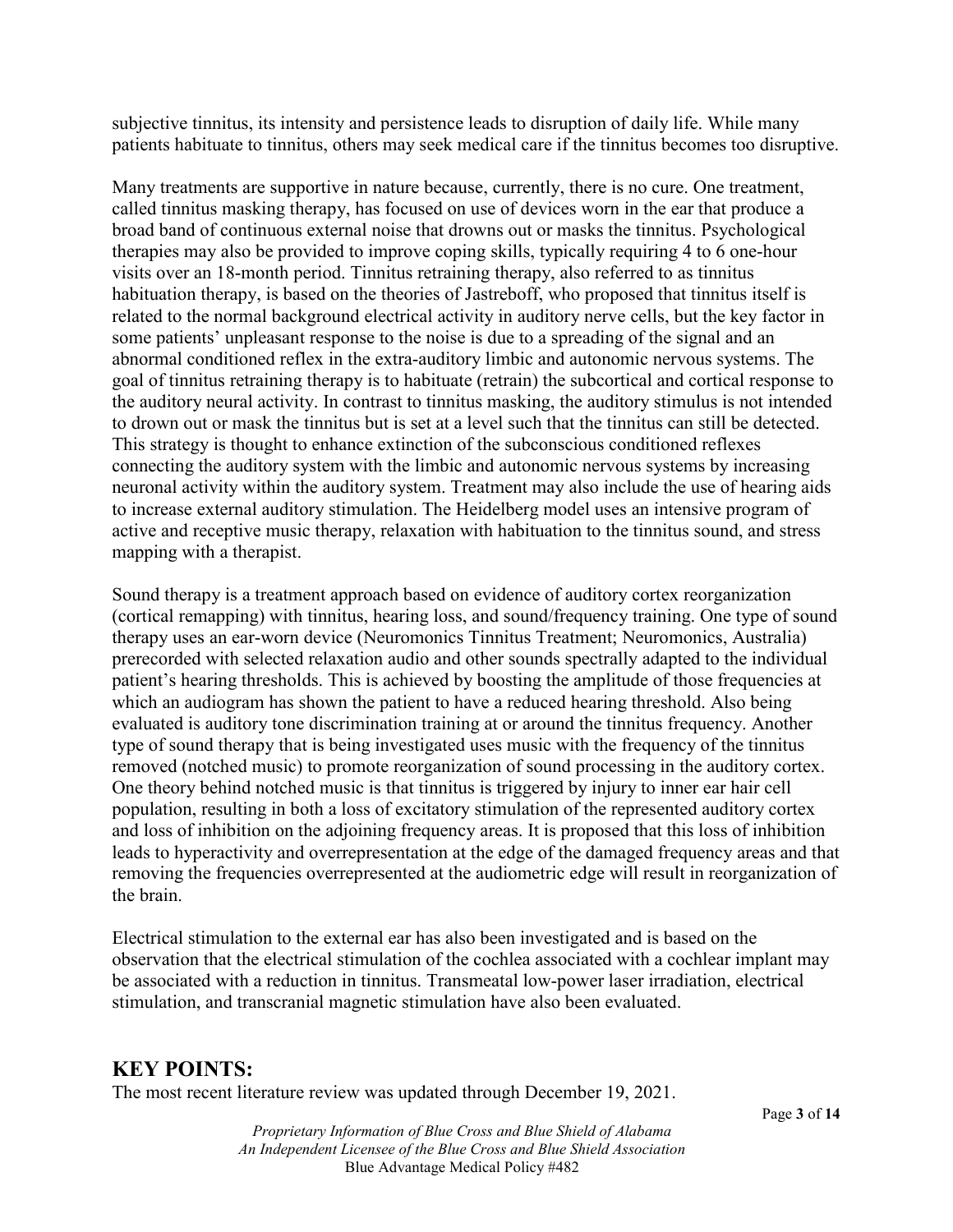#### **Summary of Evidence:**

For individuals who have persistent, bothersome tinnitus who receive psychological coping therapy, the evidence includes randomized controlled trials (RCTs) and meta-analyses of RCTs. Relevant outcomes are symptoms, functional outcomes, quality of life, and treatment-related morbidity. These therapies are intended to reduce tinnitus impairment and improve health-related quality of life. Meta-analyses of a variety of cognitive and behavioral therapies have found improvement in global tinnitus severity and quality of life, even when tinnitus loudness is not affected. Other RCTs have reported that a self-help/Internet-based approach to cognitive and behavioral therapy or acceptance and commitment therapy may also improve coping skills. The evidence is insufficient to determine the effects of the technology on health outcomes.

For individuals who have tinnitus who receive sound therapy, the evidence includes RCTs and a systematic review of RCTs. Relevant outcomes are symptoms, functional outcomes, quality of life, and treatment-related morbidity. The evidence on tinnitus masking includes RCTs and a systematic review of RCTs. The RCTs have medium-to-high risk of bias and did not show efficacy of masking therapy. Research on customized sound therapy appears to be at an early stage. For example, the studies described use of very different approaches for sound therapy, and it is not yet clear whether therapy is more effective when the training frequency is the same or adjacent to the tinnitus pitch. A 2016 trial, double-blinded and adequately powered, found no benefit of notched music on the primary outcome measures of tinnitus perception and tinnitus distress, although the subcomponent score of tinnitus loudness was reported to be reduced. A benefit on tinnitus loudness but not tinnitus perception or tinnitus distress is of uncertain clinical significance, may be spurious, and would need corroboration in additional studies. The evidence is insufficient to determine the effects of the technology on health outcomes.

For individuals who have tinnitus who receive combined psychological and sound therapy (e.g., tinnitus retraining therapy), the evidence includes RCTs. Relevant outcomes are symptoms, functional outcomes, quality of life, and treatment-related morbidity. The evidence on tinnitus retraining therapy consists of a number of small randomized or quasi-randomized controlled trials. Together, the literature does not show a consistent improvement in the primary outcome measure (Tinnitus Handicap Inventory) when tinnitus retraining therapy is compared with active or sham controls. For Heidelberg neuromusic therapy, one trial has used an investigator-blinded RCT design and showed positive short-term results following treatment. However, the durability of treatment is also unknown. A large, multicenter RCT trial using an intensive, multidisciplinary intervention showed improvement in outcomes. However, it is uncertain whether the multiple intensive interventions used in this trial could be replicated outside of the investigational setting. The evidence is insufficient to determine the effects of the technology on health outcomes.

For individuals who have tinnitus who receive transcranial magnetic stimulation, the evidence includes a number of small- to moderate-sized RCTs and systematic reviews. Relevant outcomes are symptoms, functional outcomes, quality of life, and treatment-related morbidity. Results from these studies are mixed, with some trials reporting a statistically significant effect of repetitive transcranial magnetic stimulation on tinnitus severity and others reporting no significant difference. Larger controlled trials with longer follow-up are needed for this common condition. The evidence is insufficient to determine the effects of the technology on health outcomes.

> *Proprietary Information of Blue Cross and Blue Shield of Alabama An Independent Licensee of the Blue Cross and Blue Shield Association* Blue Advantage Medical Policy #482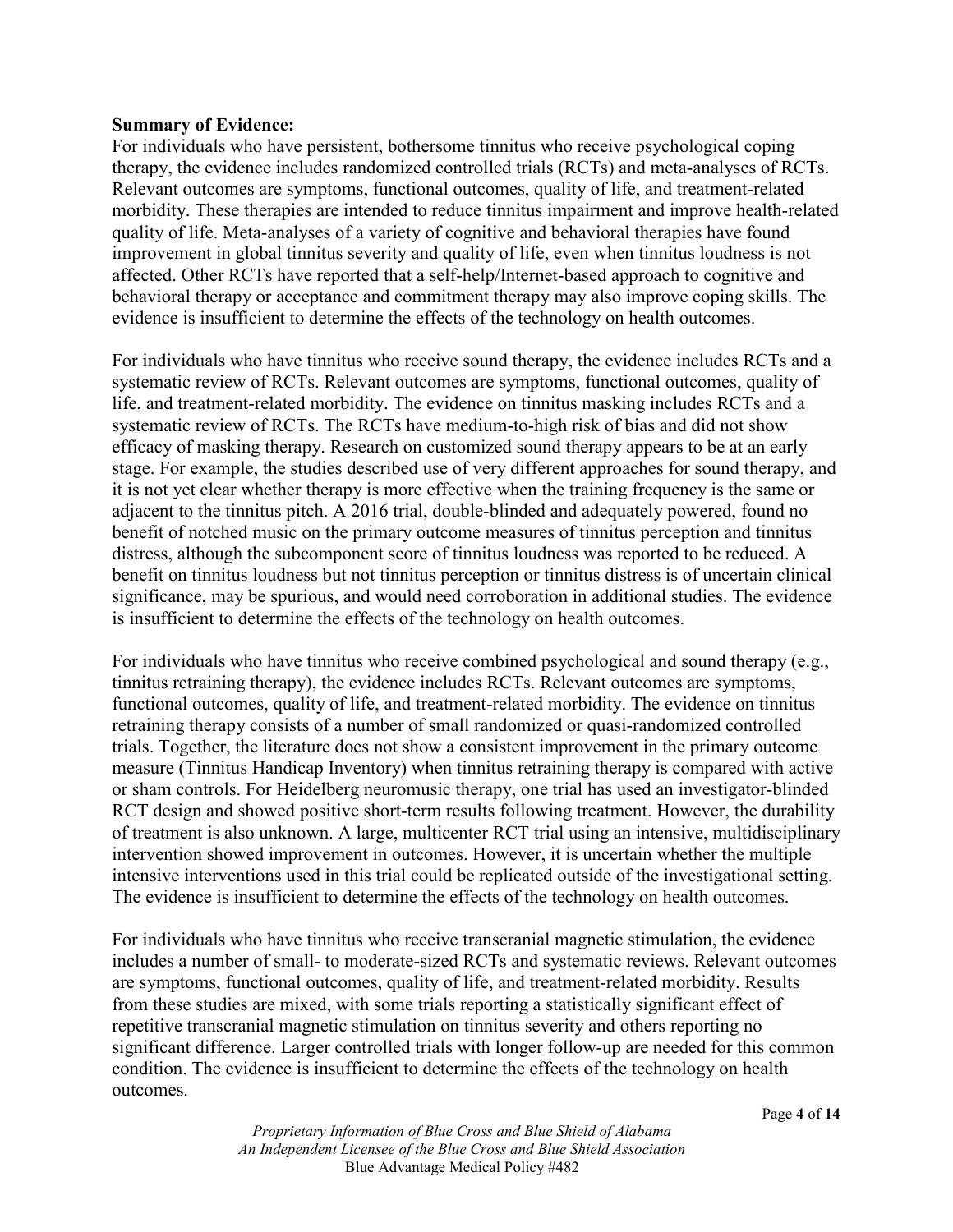For individuals who have tinnitus who receive electrical or electromagnetic stimulation, the evidence includes a number of sham-controlled RCTs. Relevant outcomes are symptoms, functional outcomes, quality of life, and treatment-related morbidity. The available evidence does not currently support use of these treatments. A 2015 sham-controlled study that was adequately powered found no benefit of transcranial direct current stimulation. Moreover, while a 2017 meta-analysis found some benefit for transcranial direct current stimulation, it was noted that further study would be needed to evaluate transcranial direct current stimulation as a treatment option. Studies have not shown a benefit for direct current electrical stimulation of the ear. The evidence on electromagnetic energy includes a small RCT, which found no benefit for the treatment of tinnitus. The evidence is insufficient to determine the effects of the technology on health outcomes.

For individuals who have tinnitus who receive transmeatal laser irradiation, the evidence includes RCTs and crossover trials. Relevant outcomes are symptoms, functional outcomes, quality of life, and treatment-related morbidity. The evidence for transmeatal laser irradiation includes a number of double-blind RCTs, most of which showed no efficacy of this treatment. The evidence is insufficient to determine the effects of the technology on health outcomes.

### **Practice Guidelines and Position Statements:**

### **American Academy of Otolaryngology-Head and Neck Surgeons**

In 2014 the American Academy of Otolaryngology-Head and Neck Surgeons published evidence-based guidelines on Tinnitus. Table 1 provides some of the Academy's recommendations.

| Recommendation                                                                                                                                                                                                                                  | <b>SOR</b>                | <b>GOE</b>    |
|-------------------------------------------------------------------------------------------------------------------------------------------------------------------------------------------------------------------------------------------------|---------------------------|---------------|
| "Clinicians must differentiate patients with bothersome tinnitus from<br>patients with nonbothersome tinnitus"                                                                                                                                  | Strong<br>recommendation  | B             |
| "Clinicians should distinguish patients with bothersome tinnitus of<br>recent onset from those with persistent symptoms ( $\geq 6$ months) to<br>prioritize intervention and facilitate discussion about natural history<br>and follow-up care" | Recommendation            | B             |
| "Clinicians may recommend sound therapy to patients with<br>persistent, bothersome tinnitus"                                                                                                                                                    | Option                    | $\mathcal{C}$ |
| "Clinicians should recommend cognitive behavioral therapy to<br>patients with persistent, bothersome tinnitus"                                                                                                                                  | Recommendation            | $\mathsf{A}$  |
| "Clinicians should not routinely recommend antidepressants,<br>anticonvulsants, anxiolytics, or intratympanic medications for a                                                                                                                 | Recommendation<br>against | B             |

## **Table 1. Guidelines on Treatment of Tinnitus**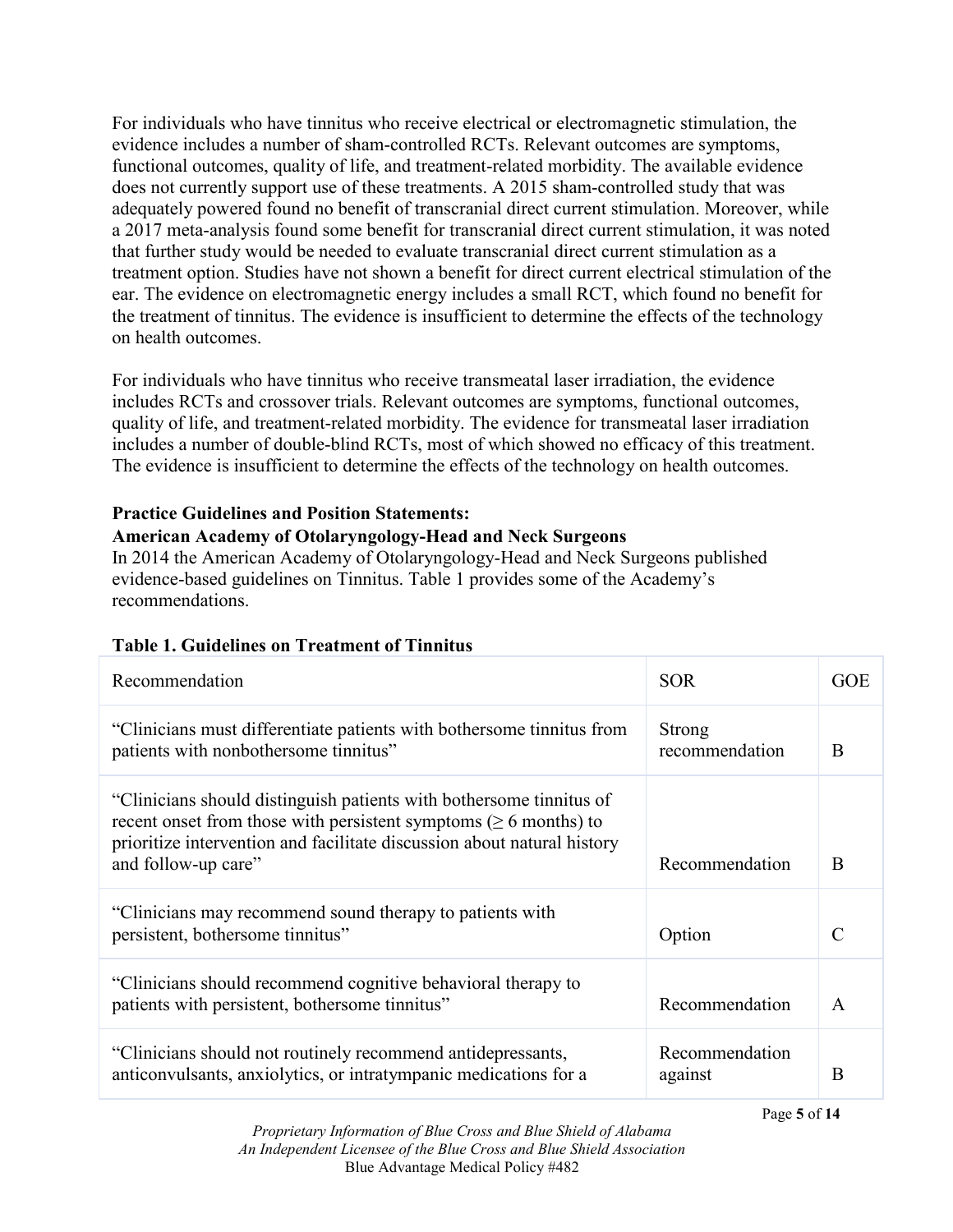| primary indication of treating persistent, bothersome tinnitus"                                                                                      |                           |  |
|------------------------------------------------------------------------------------------------------------------------------------------------------|---------------------------|--|
| "Clinicians should not recommend transcranial magnetic stimulation<br>for the routine treatment of patients with persistent, bothersome<br>tinnitus" | Recommendation<br>against |  |

GOE: grade of evidence; SOR: strength of recommendation.

# **U.S. Preventative Services Task Force Recommendations**

Not applicable.

# **KEY WORDS:**

Tinnitus, tinnitus maskers, electrical stimulation, transmeatal laser irradiation, electromagnetic energy, tinnitus-retraining therapy, tinnitus coping therapy, transcranial magnetic stimulation, transcutaneous electrical stimulation, sound therapy, or botulinum toxin A injections masking device, sound therapy, treatment of tinnitus, Tinnitus Sound Generator Module, Audifon Tinnitus-Module, Tinnilogic Mobile Tinnitus Management De, Sound Options Tinnitus Treatment, Hypersound Tinnitus Module, Desyncra For Tinnitus Therapy System, De

# **APPROVED BY GOVERNING BODIES:**

The Neuromonics® Tinnitus Treatment is one of many tinnitus maskers that has been cleared for marketing as a tinnitus masker through the U.S. Food and Drug Administration's (FDA) 510(k) process and is "intended to provide relief from the disturbance of tinnitus, while using the system, and with regular use (over several months) may provide relief to the patient whilst not using the system".

| Devices                            | Manufacturer                | Date<br>Cleared | 510(k)<br>No. | Indication                |
|------------------------------------|-----------------------------|-----------------|---------------|---------------------------|
| Multiflex Tinnitus<br>Technology   | <b>Starkey Laboratories</b> | 6/19/2020       | K201370       | <b>Tinnitus</b><br>Relief |
| Tinnitus Sound Generator<br>Module | Gn Hearing A/S              | 2/20/2020       | K193303       | Tinnitus<br>Relief        |
| Tinnitus Sound Generator<br>Module | Gn Hearing A/S              | 11/30/2018      | K180495       | Tinnitus<br>Relief        |

# **Table 2. Devices Cleared by the US FDA**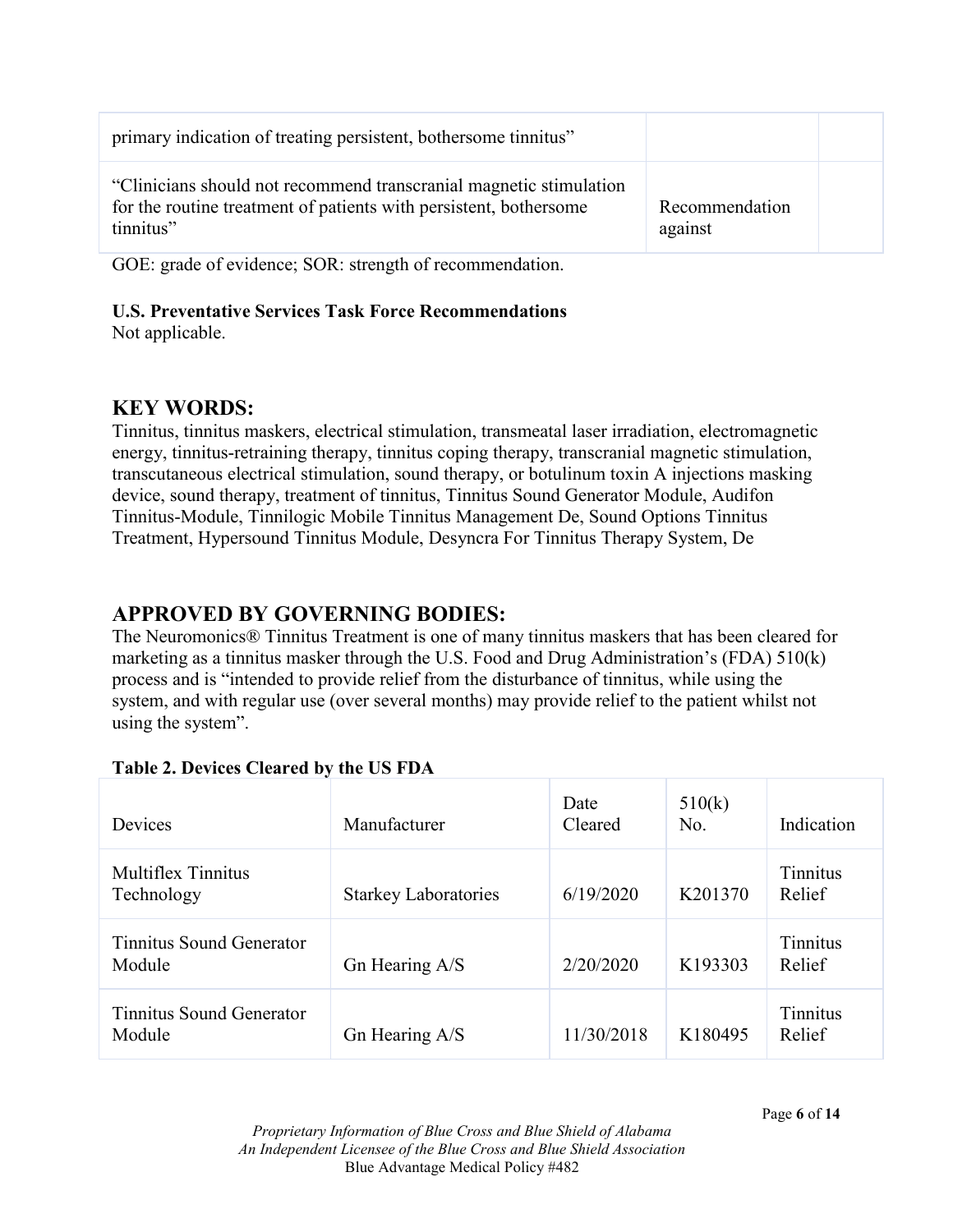| <b>Audifon Tinnitus-Module</b>                         | Audiofon Usa Inc.                                | 10/19/2017 | K171243 | Tinnitus<br>Relief        |
|--------------------------------------------------------|--------------------------------------------------|------------|---------|---------------------------|
| Tinnilogic Mobile Tinnitus<br>Management De            | Jiangsu Betterlife<br>Medical Co., Ltd.          | 5/17/2017  | K163094 | <b>Tinnitus</b><br>Relief |
| Sound Options Tinnitus<br>Treatment                    | Sound Options Tinnitus<br>Treatments Inc.        | 9/28/2016  | K161562 | Tinnitus<br>Relief        |
| <b>Hypersound Tinnitus</b><br>Module                   | Turtle Beach Corporation                         | 8/23/2016  | K161331 | <b>Tinnitus</b><br>Relief |
| Desyncra For Tinnitus<br>Therapy System, De            | Neurotherapies Reset<br>Gmbh.                    | 1/20/2016  | K151558 | <b>Tinnitus</b><br>Relief |
| Reve134                                                | Kw Ear Lab, Inc                                  | 10/9/2015  | K151719 | Tinnitus<br>Relief        |
| Serenity                                               | Sanuthera, Inc.                                  | 7/27/2015  | K150014 | Tinnitus<br>Relief        |
| Soundcure Serenade<br><b>Tinnitus Treatment System</b> | Soundcure, Inc.                                  | 4/13/2015  | K150065 | <b>Tinnitus</b><br>Relief |
| Levo Tinnitus Masking<br><b>Software Device</b>        | Otoharmonics Corp                                | 7/18/2014  | K140845 | <b>Tinnitus</b><br>Relief |
| <b>Solace Sound Generators</b>                         | <b>Amplisound Hearing</b><br>Products & Services | 3/25/2014  | K132965 | Tinnitus<br>Relief        |
| <b>Tinnitus Soundsupport</b>                           | Oticon A/S                                       | 3/18/2014  | K133308 | Tinnitus<br>Relief        |
| Wave 2g, Soul                                          | Hansaton Akustik Gmbh                            | 1/3/2014   | K130937 | Tinnitus<br>Relief        |

## **BENEFIT APPLICATION:**

Coverage is subject to member's specific benefits. Group specific policy will supersede this policy when applicable.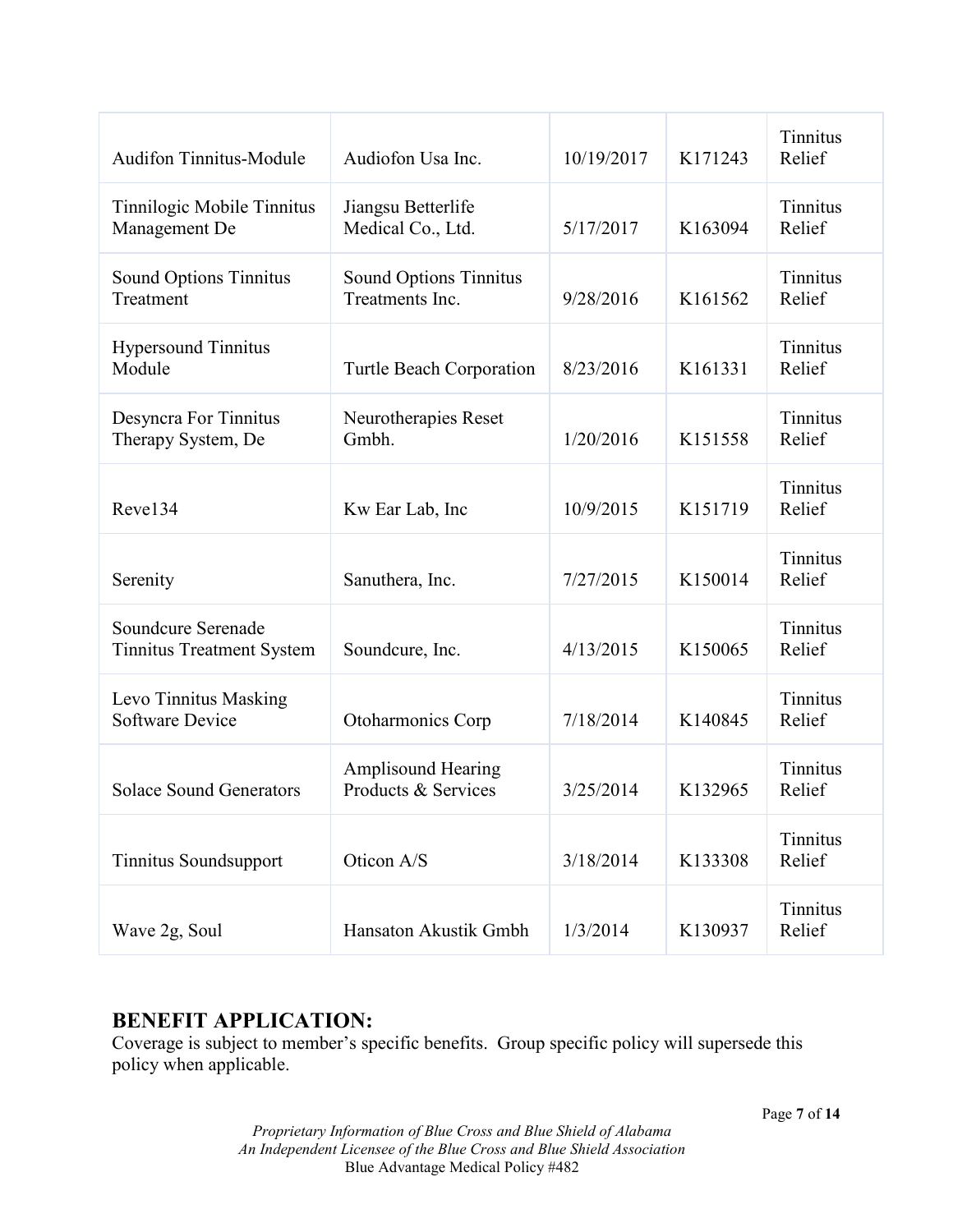### **CURRENT CODING: CPT Coding:**

| $\sim$ . $\sim$ $\sim$ $\sim$ $\sim$ $\sim$ $\sim$ |                                                                                                                                 |  |
|----------------------------------------------------|---------------------------------------------------------------------------------------------------------------------------------|--|
| 90832-<br>90838                                    | Psychotherapy code range                                                                                                        |  |
| 92507                                              | Treatment of speech, language, voice, communication, and/or auditory processing<br>disorder; individual                         |  |
| 92625                                              | Assessment of tinnitus (includes pitch, loudness matching, and masking)                                                         |  |
| 96158                                              | Health behavior intervention, individual, face to face; initial 30 minutes                                                      |  |
| 97014                                              | Application of a modality to 1 or more areas; electrical stimulation (unattended)                                               |  |
| 97026                                              | Application of a modality to 1 or more areas; infrared                                                                          |  |
| 0552T                                              | Low-level laser therapy, dynamic thermokinetic energies, provided by a physician or<br>other qualified health care professional |  |

## **HCPCS Coding:**

| E0720 | Transcutaneous electrical nerve stimulation (TENS) device, two-lead, localized stimulation                                   |
|-------|------------------------------------------------------------------------------------------------------------------------------|
| S8948 | Application of a modality (requiring constant provider attendance) to one or more areas;<br>low-level laser; each 15 minutes |

## **PREVIOUS CODING:**

96152 Health and behavior intervention, each 15 minutes, face-to-face; individual (Deleted 12/31/19)

Tinnitus-masking devices represent a piece of durable medical equipment. There is currently no specific HCPCS code describing these devices.

## **REFERENCES:**

1. Abtahi H, Okhovvat A, Heidari S, et al. Effect of transcranial direct current stimulation on short-term and long-term treatment of chronic tinnitus. Am J Otolaryngol. Mar - Apr 2018; 39(2):94-96.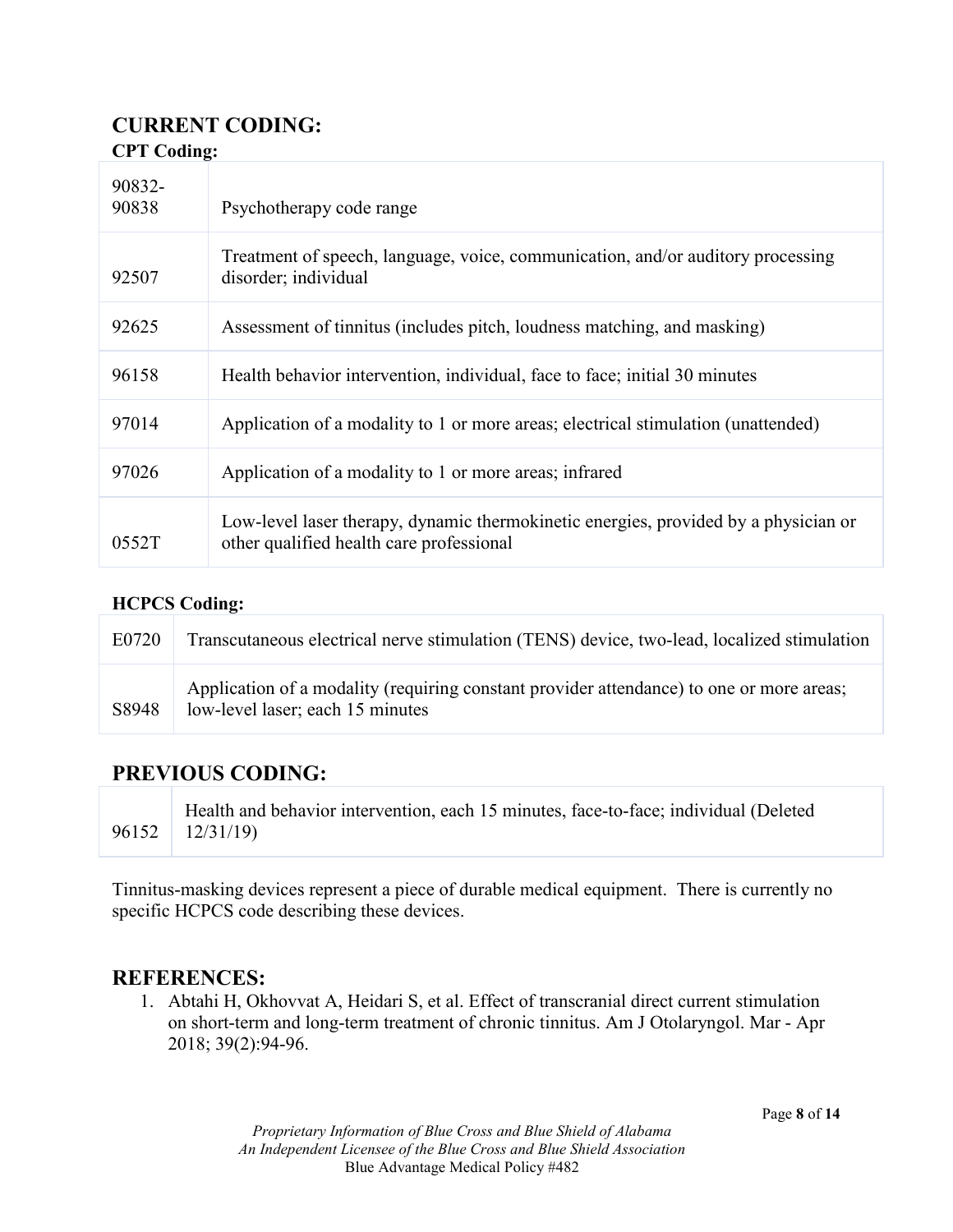- 2. Anders M, Dvorakova J, Rathova L et al. Efficacy of repetitive transcranial magnetic stimulation for the treatment of refractory chronic tinnitus: a randomized, placebocontrolled study. Neuro Endocrinol Lett 2010; 31(2):238-49.
- 3. Argstatter H, Grapp M, Hutter E, et al. The effectiveness of neuro-music therapy according to the Heidelberg model compared to a single session of educational counseling as treatment for tinnitus: a controlled trial. J Psychosom Res. Mar 2015; 78(3):285-292.
- 4. Bartnik G, Fabijanska A, Rogowski M. Effects of tinnitus retraining therapy (TRT) for patients with tinnitus and subjective hearing loss versus tinnitus only. Scand Audiol Suppl 2001; (52):206-8.
- 5. Bauer CA, Brozosk TJ. Effect of tinnitus retraining therapy on the loudness and annoyance of tinnitus: a controlled trial. Ear Hear 2011; 32(2):145-55.
- 6. Bauer CA, Brozoski TJ. Effect of tinnitus retraining therapy on the loudness and annoyance of tinnitus: a controlled trial. Ear Hear. Mar-Apr 2011; 32(2):145-155.
- 7. Beukes EW, Baguley DM, Allen PM, et al. Audiologist-guided internet-based cognitive behavior therapy for adults with tinnitus in the United Kingdom: a randomized controlled trial. Ear Hear. Nov 1 2017.
- 8. Beukes EW, Andersson G, Allen PM, et al. Effectiveness of Guided Internet-Based Cognitive Behavioral Therapy vs Face-to-Face Clinical Care for Treatment of Tinnitus: A Randomized Clinical Trial. JAMA Otolaryngol Head Neck Surg. 2018 Dec; 144(12).
- 9. Byun YJ, Lee JA, Nguyen SA, et al. Transcutaneous Electrical Nerve Stimulation for Treatment of Tinnitus: A Systematic Review and Meta-analysis. Otol Neurotol. Aug 2020; 41(7): e767-e775.
- 10. Cima RF, Maes IH, Joore MA et al. Specialized treatment based on cognitive behavior therapy versus usual care for tinnitus: a randomized controlled trial. Lancet 2012; 379 (9830): 1951-9.
- 11. Davis PB, Wilde RA, Steed LG et al. Treatment of tinnitus with a customized acoustic neural stimulus: a controlled clinical study. Ear Nose Throat J 2008; 87(6):330-9.
- 12. Dehkordi MA, Einolghozati S, Ghasemi SM, et al. Effect of low-level laser therapy in the treatment of cochlear tinnitus: a double-blind, placebo-controlled study. Ear Nose Throat J. Jan 2015; 94(1):32-36.
- 13. Dobie RA, Hoberg KE, Rees TS. Electrical tinnitus suppression: a double-blind crossover study. Otolaryngol Head Neck Surg 1986; 95(3 Pt 1):319-23.
- 14. Erlandsson S, Ringdahl A, Hutchins T et al. Treatment of tinnitus: a controlled comparison of masking and placebo. Br J Audiol 1987; 21(1):37-44.
- 15. Folmer RL, Theodoroff SM, Casiana L, et al. Repetitive Transcranial Magnetic Stimulation Treatment for Chronic Tinnitus: A Randomized Clinical Trial. JAMA Otolaryngol Head Neck Surg. Aug 2015; 141(8):716-722.
- 16. Fuller T, Cima R, Langguth B, et al. Cognitive behavioural therapy for tinnitus. Cochrane Database Syst Rev. Jan 08 2020; 1: CD012614.
- 17. Ghossaini SN, Spitzer JB, Mackins CC et al. High-frequency pulsed electromagnetic energy in tinnitus treatment. Laryngoscope 2004; 114(3):495-500.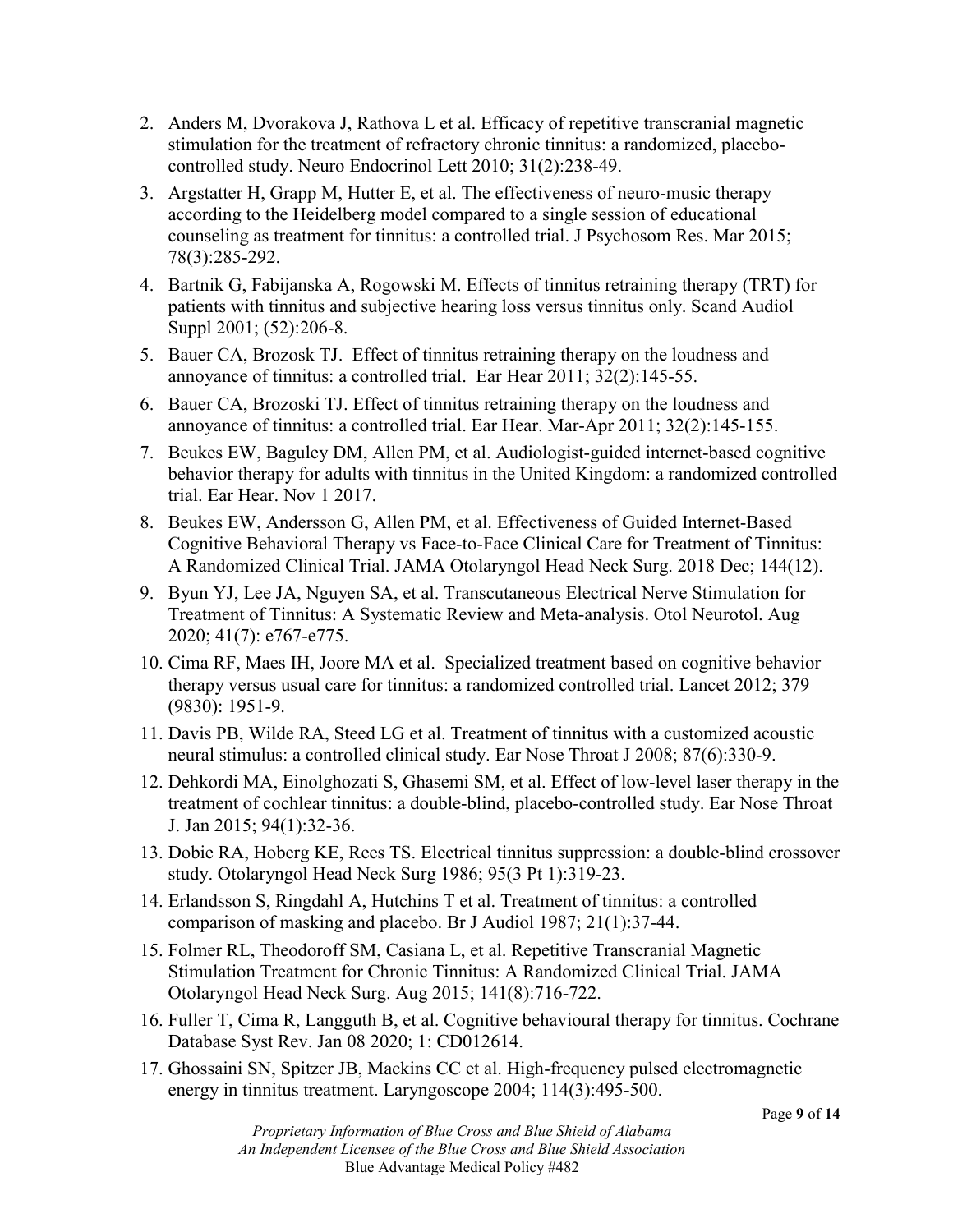- 18. Grewal R, Spielmann PM, Jones SE, et al. Clinical efficacy of tinnitus retraining therapy and cognitive behavioural therapy in the treatment of subjective tinnitus: a systematic review. J Laryngol Otol. Dec 2014; 128(12):1028-1033.
- 19. Hall DA, Hibbert A, Smith H, et al. One Size Does Not Fit All: Developing Common Standards for Outcomes in Early-Phase Clinical Trials of Sound-, Psychology-, and Pharmacology-Based Interventions for Chronic Subjective Tinnitus in Adults. Trends Hear. 2019 Jan;23:2331216518824827
- 20. Hanley PJ, Davis PB, Paki B et al. Treatment of tinnitus with a customized, dynamic acoustic neural stimulus: clinical outcomes in general private practice. Ann Otol Rhinol Laryngol 2008; 117(11):791-9.
- 21. Henry JA, McMillan G, Dann S, et al. Tinnitus management: randomized controlled trial comparing extended-wear hearing aids, conventional hearing aids, and combination instruments. J Am Acad Audiol. Jun 2017; 28(6):546-561.
- 22. Henry JA, Schechter MA, Zaugg TL et al. Clinical trial to compare tinnitus masking and tinnitus retraining therapy. Acta Otolaryngol Suppl 2006; (556):64-9.
- 23. Henry JA, Schechter MA, Zaugg TL, et al. Clinical trial to compare tinnitus masking and tinnitus retraining therapy. Acta Otolaryngol Suppl. Dec 2006(556):64-69.
- 24. Herraiz C, Diges I, Cobo P et al. Auditory discrimination training for tinnitus treatment: the effect of different paradigms. Eur Arch Otorhinolaryngol 2010.
- 25. Hesser H, Gustafsson T, Lunden C et al. A randomized controlled trial of internetdelivered cognitive behavior therapy and acceptance and commitment therapy in the treatment of tinnitus. J Consult Clin Psychol 2012; 80(4): 649-61.
- 26. Hoare DJ, Kowallkowski VL, Kang S et al. Systematic review and meta-analysis of randomized controlled trials examining tinnitus management. Laryngoscope 2011; 121(7):1555-64.
- 27. Hobson J, Chisholm E, El Refaie A. Sound therapy (masking) in the management of tinnitus in adults. Cochrane Database Syst Rev 2010; (12):CD006371.
- 28. Hoekstra CE, Versnel H, Neggers SF et al. Bilateral low-frequency repetitive transcranial magnetic stimulation of the auditory cortex in tinnitus patients is not effective: a randomised controlled trial. Audiol Neurootol 2013; 18(6):362-73.
- 29. Jacquemin L, Shekhawat GS, Van de Heyning P, et al. Effects of Electrical Stimulation in Tinnitus Patients: Conventional Versus High-Definition tDCS. Neurorehabil Neural Repair. Aug 2018; 32(8):714-723.
- 30. Jalilvand H, Pourbakht A, Haghani H. Hearing aid or tinnitus masker: which one is the best treatment for blast-induced tinnitus? The results of a long-term study on 974 patients. Audiol Neurootol. 2015; 20(3):195-201.
- 31. Jalilvand H, Pourbakht A, Haghani H. Hearing aid or tinnitus masker: which one is the best treatment for blast-induced tinnitus? The results of a long-term study on 974 patients. Audiol Neurootol. 2015; 20(3):195-201.
- 32. Jasper K, Weise C, Conrad I, et al. Internet-based guided self-help versus group cognitive behavioral therapy for chronic tinnitus: a randomized controlled trial. Psychother Psychosom. 2014; 83(4):234-246.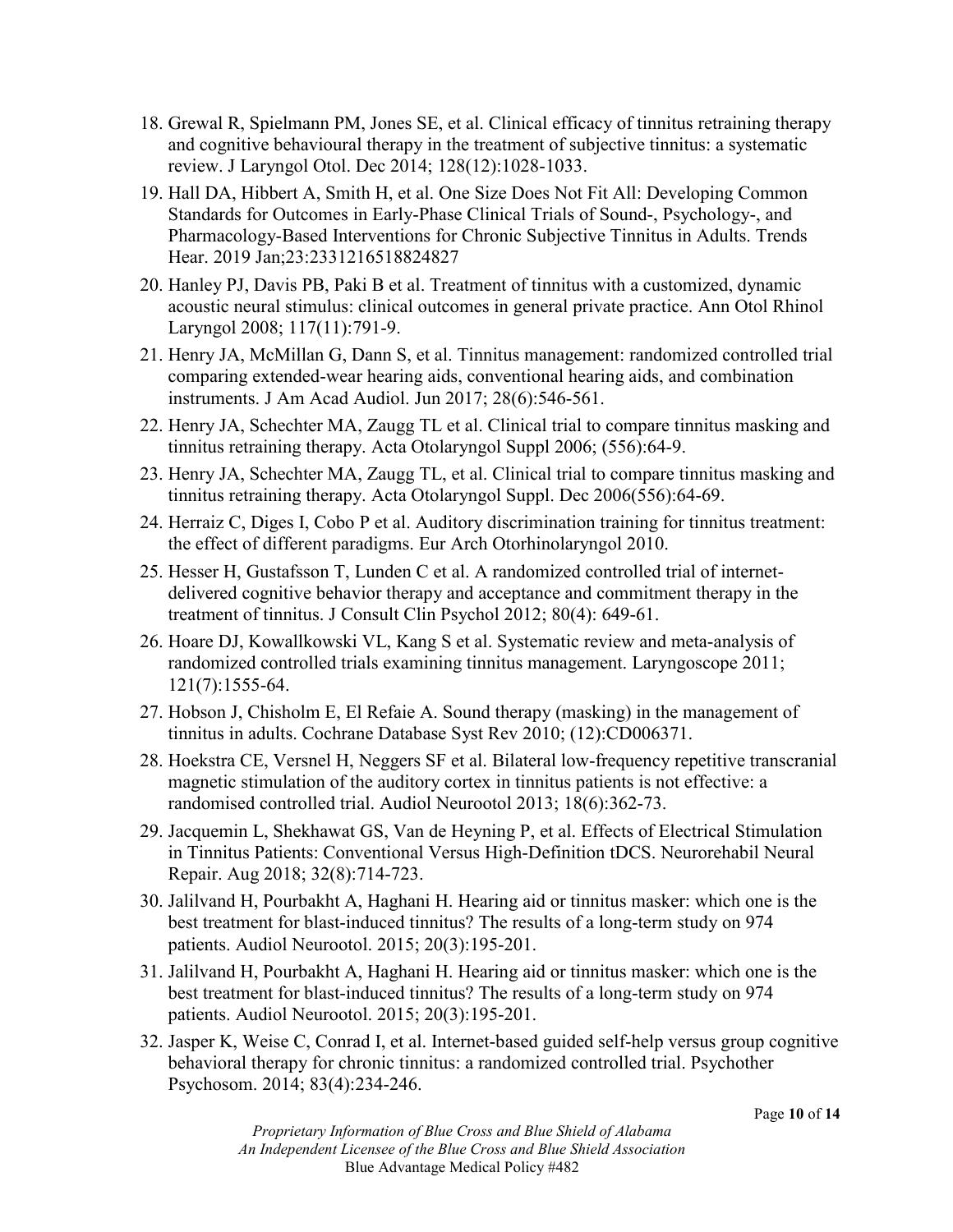- 33. Jastreboff PJ, Hazell JW. A neurophysiological approach to tinnitus: clinical implications. Br J Audiol 1993; 27(1):7-17.
- 34. Kaldo V, Cars S, Rahnert M et al. Use of a self-help book with weekly therapist contact to reduce tinnitus distress: a randomized controlled trial. J Psychosom Res 2007; 63(2):195-202.
- 35. Kaldo V, Levin S, Widarsson J et al. Internet versus group cognitive-behavioral treatment of distress associated with tinnitus: a randomized controlled trial. Behav Ther 2008; 39(4):348-59.
- 36. Kleinjung T, Eichhammer P, Langguth B et al. Long-term effects of repetitive transcranial magnetic stimulation (rTMS) in patients with chronic tinnitus. Otolaryngol Head Neck Surg 2005; 132(4):566-9.
- 37. Kleinjung T, Steffens T, Sand P et al. Which tinnitus patients benefit from transcranial magnetic stimulation? Otolaryngol Head Neck Surg 2007; 137(4):589-95.
- 38. Kroener-Herwig B, Biesinger E, Gerhards F et al. Retraining therapy for chronic tinnitus. A critical analysis of its status. Scand Audiol 2000; 29(2):67-78.
- 39. Landry EC, Sandoval XCR, Simeone CN et al. Systematic Review and Network Metaanalysis of Cognitive and/or Behavioral Therapies (CBT) for Tinnitus. Otol. Neurotol. 2020 Feb; 41(2).
- 40. Langguth B, Landgrebe M, Frank E, et al. Efficacy of different protocols of transcranial magnetic stimulation for the treatment of tinnitus: Pooled analysis of two randomized controlled studies. World J Biol Psychiatry. May 2014; 15(4):276-285.
- 41. Lefaucheur JP, Antal A, Ayache SS, et al. Evidence-based guidelines on the therapeutic use of transcranial direct current stimulation (tDCS). Clin Neurophysiol. Jan 2017; 128(1):56-92.
- 42. Li SA, Bao L, Chrostowski M. Investigating the effects of a personalized, spectrally altered music-based sound therapy on treating tinnitus: a blinded, randomized controlled trial. Audiol Neurootol. Nov 12 2016; 21(5):296-304.
- 43. Marcondes RA, Sanchez TG, Kii MA et al. Repetitive transcranial magnetic stimulation improves tinnitus in normal hearing patients: a double-blind controlled, clinical and neuroimaging outcome study. Eur J Neurol 2009; 17(1):38-44.
- 44. Martinez Devesa P, Waddell A, Perera R et al. Cognitive behavioural therapy for tinnitus. Cochrane Database Syst Rev 2007; (1):CD005233.
- 45. Martinez-Devesa P, Perera R, Theodoulou M et al. Cognitive behavioural therapy for tinnitus. Cochrane Database Syst Rev 2010; (9):CD005233.
- 46. McKenna L, Marks EM, Vogt F. Mindfulness-Based Cognitive Therapy for Chronic Tinnitus: Evaluation of Benefits in a Large Sample of Patients Attending a Tinnitus Clinic. Ear Hear. Mar/Apr 2018; 39(2):359-366.
- 47. Meng Z, Liu S, Zheng Y et al. Repetitive transcranial magnetic stimulation for tinnitus. Cochrane Database Syst Rev 2011; (10):CD007946.
- 48. Mielczarek M, Olszewski J. Direct current stimulation of the ear in tinnitus treatment: a double-blind placebo-controlled study. Eur Arch Otorhinolaryngol. Jun 2014; 271(6):1815-1822.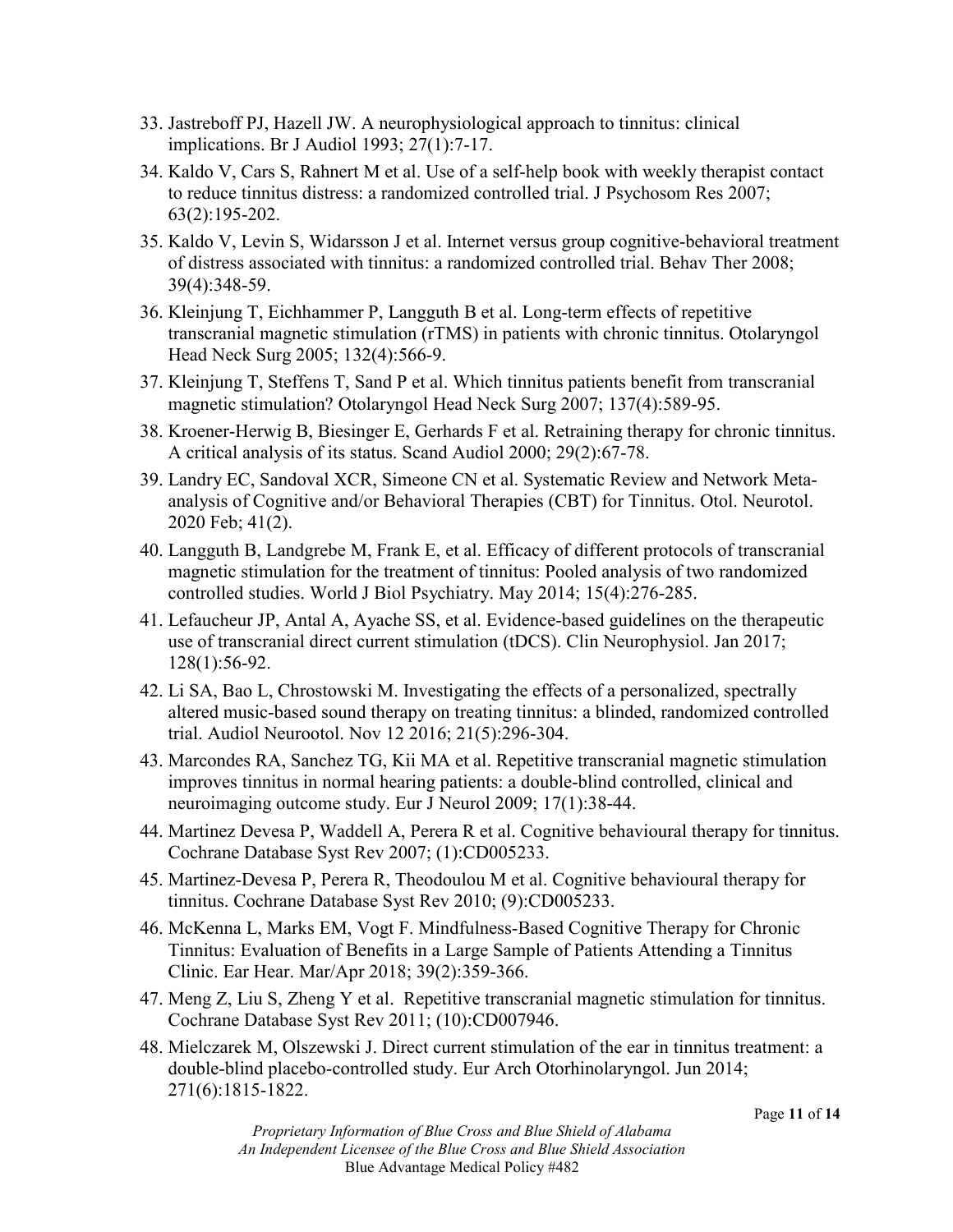- 49. Nakashima T, Ueda H, Misawa H et al. Transmeatal low-power laser irradiation for tinnitus. Otol Neurotol 2002; 23(3):296-300.
- 50. Ngao CF, Tan TS, Narayanan P, et al. The effectiveness of transmeatal low-power laser stimulation in treating tinnitus. Eur Arch Otorhinolaryngol. May 2014; 271(5):975-980.
- 51. Okamoto H, Stracke H, Stoll W et al. Listening to tailor-made notched music reduces tinnitus loudness and tinnitus-related auditory cortex activity. Proc Natl Acad Sci U S A 2010; 107(3):1207-10.
- 52. Pal N, Maire R, Stephan MA, et al. Transcranial Direct Current Stimulation for the Treatment of Chronic Tinnitus: A Randomized Controlled Study. Brain Stimul. Nov-Dec 2015; 8(6):1101-1107.
- 53. Peng Z, Chen XQ, Gong SS. Effectiveness of repetitive transcranial magnetic stimulation for chronic tinnitus: a systematic review. Otolaryngol Head Neck Surg 2012; 147(5): 817-25.
- 54. Phillips JS, McFerran D. Tinnitus Retraining Therapy (TRT) for tinnitus. Cochrane Database Syst Rev 2010; 3:CD007330.
- 55. Pichora-Fuller MK, Santaguida P, Hammill A et al. Evaluation and Treatment of Tinnitus: Comparative Effectiveness. Comparative Effectiveness Review No. 122. (Prepared by the McMaster University Evidence-based Practice Center under Contract No. 290-2007-10060-I) AHRQ Publication No. 13-EHC110-EF. Rockville, MD: Agency for Healthcare Research and Quality; August 2013. Available online at: www.effectivehealthcare.ahrq.gov/reports/final.cfm.
- 56. Piromchai P, Srisukhumchai C, Kasemsiri P, et al. A Three-arm, Single-blind, Randomized Controlled Trial Examining the Effects of Notched Music Therapy, Conventional Music Therapy, and Counseling on Tinnitus. Otol Neurotol. Feb 01 2021; 42(2): 335-340.
- 57. Plewnia C, Reimold M, Najib A et al. Dose-dependent attenuation of auditory phantom perception (tinnitus) by PET-guided repetitive transcranial magnetic stimulation. Hum Brain Mapp 2007; 28(3):238-46.
- 58. Rossi S, De Capua A, Ulivelli M et al. Effects of repetitive transcranial magnetic stimulation on chronic tinnitus: a randomized, crossover, double blind, placebo controlled study. J Neurol Neurosurg Psychiatry 2007; 78(8):857-63.
- 59. Scherer RW, Formby C. Effect of Tinnitus Retraining Therapy vs Standard of Care on Tinnitus-Related Quality of Life: A Randomized Clinical Trial. JAMA Otolaryngol Head Neck Surg. Jul 01 2019; 145(7): 597-608.
- 60. Schleuning AJ, Johnson RM, Vernon JA. Evaluation of a tinnitus-masking program: a follow-up study of 598 patients. Ear Hear 1980; 1(2):71-4.
- 61. Sereda M, Xia J, El Refaie A, et al. Sound therapy (using amplification devices and/or sound generators) for tinnitus. Cochrane Database Syst Rev. 2018 Dec;12:CD013094.
- 62. Soleimani R, Jalali MM, Hasandokht T. Therapeutic impact of repetitive transcranial magnetic stimulation (rTMS) on tinnitus: a systematic review and meta-analysis. Eur Arch Otorhinolaryngol. May 13 2015.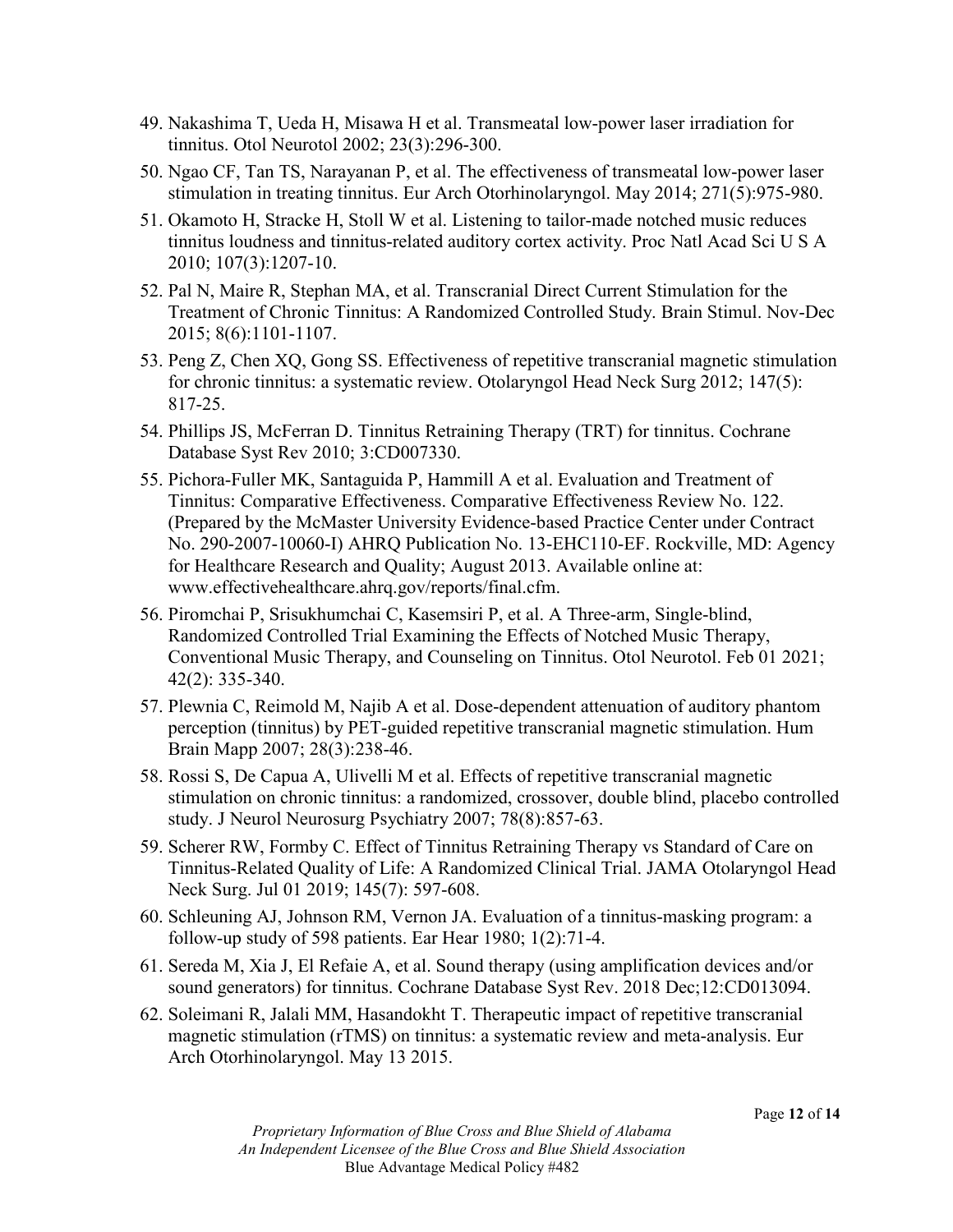- 63. Song JJ, Vanneste S, Van de Heyning P et al. Transcranial direct current stimulation in tinnitus patients: a systemic review and meta-analysis. ScientificWorldJournal 2012; 2012: 427941.
- 64. Steenerson RL, Cronin GW. Treatment of tinnitus with electrical stimulation. Otolaryngol Head Neck Surg 1999; 121(5):511-3.
- 65. Stein A, Wunderlich R, Lau P, et al. Clinical trial on tonal tinnitus with tailor-made notched music training. BMC Neurol. Mar 17 2016;16:38
- 66. Stephens SD, Corcoran AL. A controlled study of tinnitus masking. Br J Audiol 1985; 19(2):159-67.
- 67. Stidham KR, Solomon PH, Roberson JB. Evaluation of botulinum toxin A in treatment of tinnitus. Otolaryngol Head Neck Surg 2005; 132(6):883-9.
- 68. Tauber S, Schorn K, Beyer W et al. Transmeatal cochlear laser (TCL) treatment of cochlear dysfunction: a feasibility study for chronic tinnitus. Lasers Med Sci 2003; 18(3):154-61.
- 69. Teggi R, Bellini C, Piccioni LO et al. Transmeatal low-level laser therapy for chronic tinnitus with cochlear dysfunction. Audiol Neurootol 2009; 14(2):115-20.
- 70. Thedinger BS, Karlsen E, Schack SH. Treatment of tinnitus with electrical stimulation: an evaluation of the Audimax Theraband. Laryngoscope 1987; 97(1):33-7.
- 71. Theodoroff SM, McMillan GP, Schmidt CJ, et al. Randomised controlled trial of interventions for bothersome tinnitus: Desyncra TM versus cognitive behavioural therapy. Int J Audiol. Dec 01 2021: 1-10.
- 72. Therdphaothai J, Atipas S, Suvansit K, et al. A Randomized, Controlled Trial of Notched Music Therapy for Tinnitus Patients. J Int Adv Otol. May 2021; 17(3): 221-227.
- 73. Tunkel DE, Bauer CA, Sun GH, et al. Clinical practice guideline: tinnitus. Otolaryngol Head Neck Surg 2014; 2014/10/03:S1-S40. Available at: //oto.sagepub.com/cgi/collection/clinical\_practice\_guidelines\_consensus\_statements\_pra ctice parameters continuous quality improvement. Accessed 2 Suppl,  $\overline{151}$ .
- 74. Wang TC, Tyler RS, Chang TY, et al. Effect of transcranial direct current stimulation in patients with tinnitus: a meta-analysis and systematic review. Ann Otol Rhinol Laryngol. Feb 2018; 127(2):79-88.
- 75. Weise C, Kleinstauber M, Andersson G. Internet-delivered cognitive-behavior therapy for tinnitus: a randomized controlled trial. Psychosom Med. May 2016; 78(4):501-510.
- 76. Westin VZ, Schulin M, Hesser H et al. Acceptance and commitment therapy versus tinnitus retraining therapy in the treatment of tinnitus: a randomized controlled trial. Behav Res Ther 2011; 49(11):737-47.
- 77. Wilson PH, Henry JL, Andersson G et al. A critical analysis of directive counselling as a component of tinnitus retraining therapy. Br J Audiol 1998; 32(5):273-86.
- 78. Xing M, Kallogjeri D, Piccirillo JF. Investigating the Impact of Cognitive Training for Individuals With Bothersome Tinnitus: A Randomized Controlled Trial. Otolaryngol Head Neck Surg. Dec 2021; 165(6): 854-861.